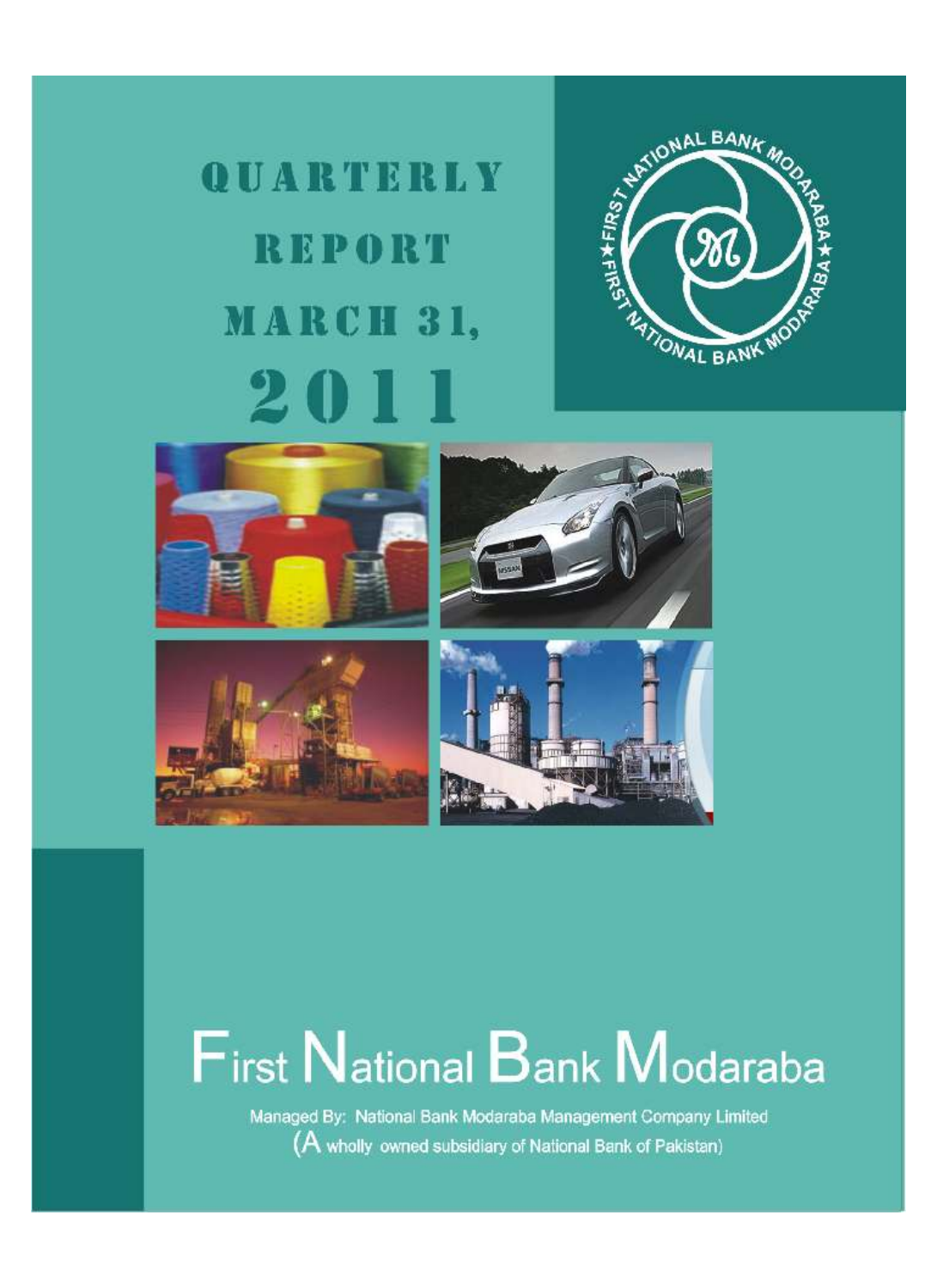# First National Bank Modaraba *Interim Financial Statements For the Quarter Ended March 31, 2011*

# CONTENTS

| Corporate Information                                         | 2      |
|---------------------------------------------------------------|--------|
| Director' Report                                              | 3      |
| Condensed Interim Balance Sheet                               | 4      |
| Condensed Interim Profit and Loss Account                     | 5      |
| Condensed Interim Statement of Comprehensive Income           | 6      |
| Condensed Interim Cash Flow Statement                         | 7      |
| Condensed Interim Statement of Changes in Equity              | 8      |
| Notes to the Condensed Interim Unaudited Financial Statements | $9-12$ |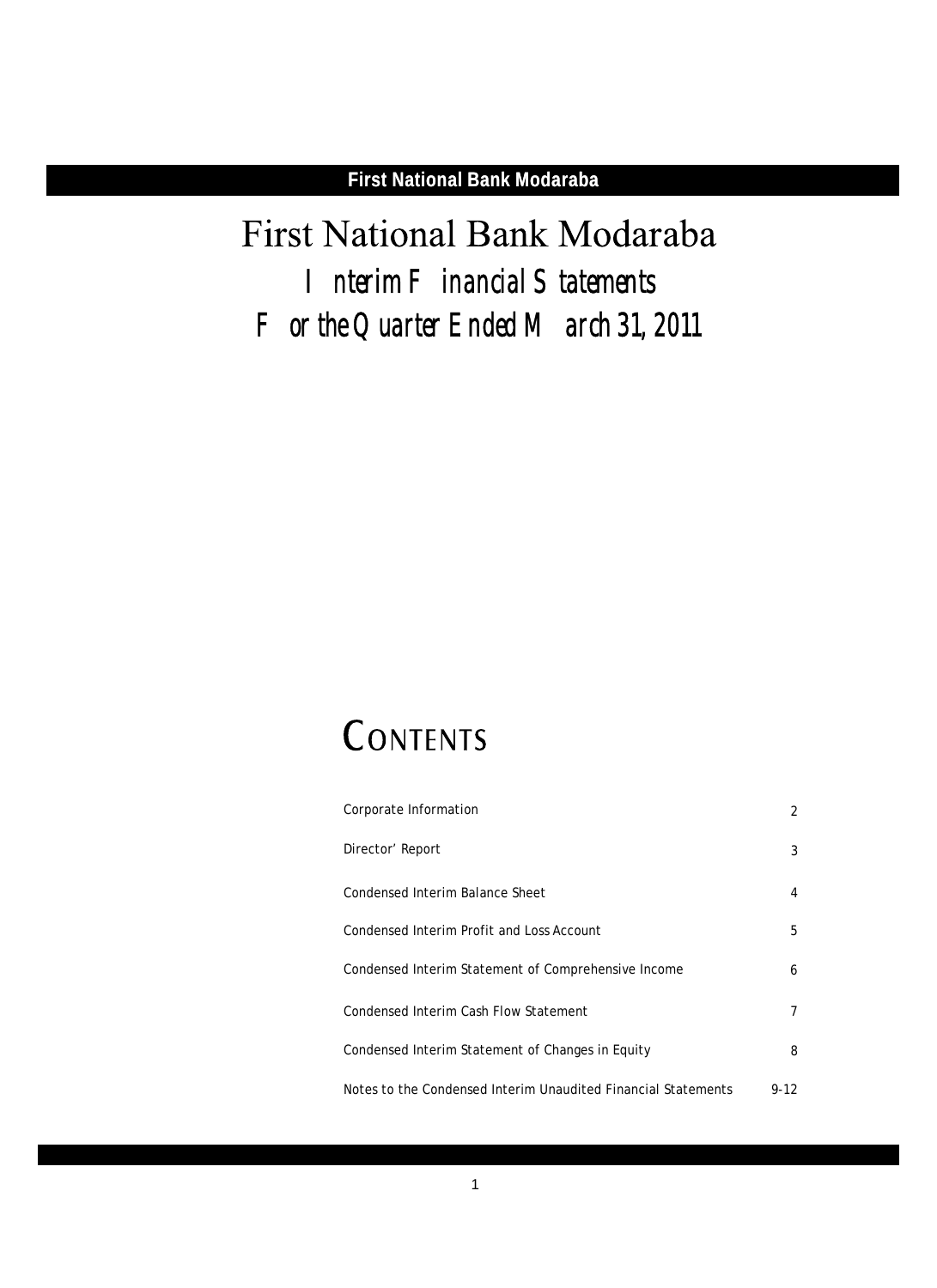# **CORPORATE INFORMATION**

| <b>Board of Directors</b>                            | Mr. Shahid Anwar Khan<br>Mr. Wajahat A. Baqai<br>Mr. Khawaja Waheed Raza<br><b>Syed Mustafa Kamal</b><br>Mrs. Naiyer Muzafar Hussain<br>Mr. Jamal Nasim<br>Mr. Javaid Sadiq                                                                                                                                                    | Chairman<br>Director<br>Director<br>Director<br>Director<br>Director<br><b>Chief Executive Officer</b> |
|------------------------------------------------------|--------------------------------------------------------------------------------------------------------------------------------------------------------------------------------------------------------------------------------------------------------------------------------------------------------------------------------|--------------------------------------------------------------------------------------------------------|
| Chief Financial Officer/<br><b>Company Secretary</b> | Mr. Abbas Azam                                                                                                                                                                                                                                                                                                                 |                                                                                                        |
| <b>Audit Committee</b>                               | Mr. Wajahat A. Baqai<br>Mr. Khawaja Waheed Raza<br>Mr. Jamal Nasim                                                                                                                                                                                                                                                             | Chairman<br>Member<br>Member                                                                           |
| Auditors                                             | Horwath Hussain Chaudhury & Co.<br>(A member firm of Crowe Horwath International)                                                                                                                                                                                                                                              |                                                                                                        |
| <b>Bankers</b>                                       | <b>National Bank of Pakistan</b><br><b>Standard Chartered Bank</b><br><b>Bank Alfalah Limited</b><br>Al Baraka Islamic Bank<br><b>Habib Bank Limited</b><br><b>Allied Bank Limited</b><br><b>MCB Bank Limited</b><br><b>First Women Bank Limited</b><br><b>HSBC Middle East Limited</b><br><b>Bank Islami Pakistan Limited</b> |                                                                                                        |
| Legal Advisor                                        | <b>Cornelius Lane &amp; Mufti</b><br><b>Advocates and Solicitors</b><br><b>Nawa-i-Waqt House</b><br>4 - Shahrah-e-Fatima Jinnah, Lahore<br>Tel.: 36360824, Fax: 36303301                                                                                                                                                       |                                                                                                        |
| <b>Shares Registrar</b>                              | <b>Hameed Majeed Associates (Pvt.) Limited</b><br>H. M. House, 7 - Bank Square, Lahore<br>Tel: 37235081-2, Fax: 37358817                                                                                                                                                                                                       |                                                                                                        |
| <b>Registered Office</b>                             | 5th Floor, NBP RHQs Building,<br>26 - McLagon Road, Lahore<br>Tel: 042-99211200, Fax: 042-99213247<br>URL: http://www.nbmodaraba.com<br>E-mail: info@nbmodaraba.com                                                                                                                                                            |                                                                                                        |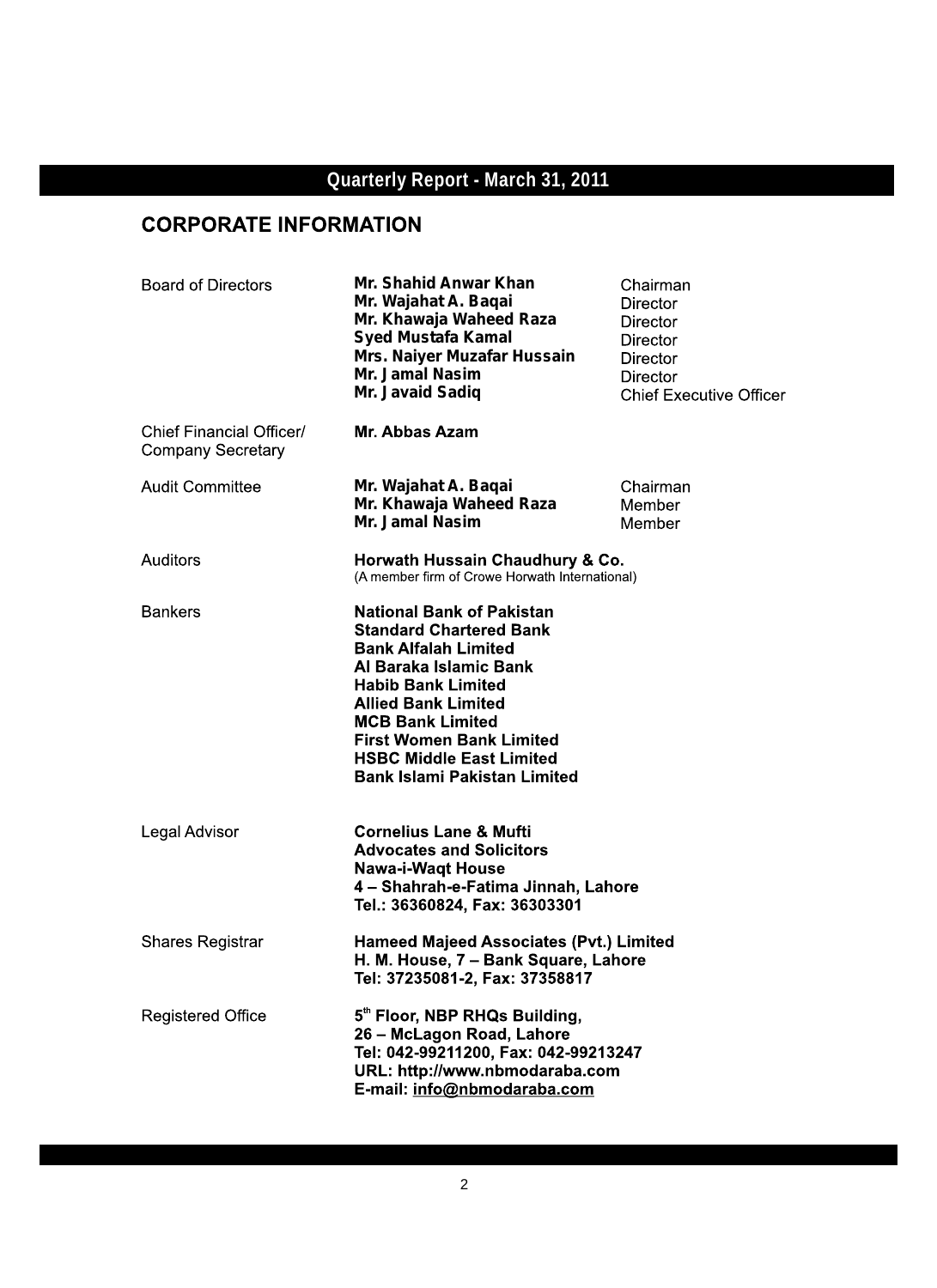# **DIRECTORS' REPORT**

On behalf of the Board of Directors of National Bank Modaraba Management Company Limited (NBMMCL), the management company of First National Bank Modaraba (FNBM), I am pleased to present the quarterly report, together with unaudited financial statements of FNBM for the quarter and nine months ended March 31, 2011.

During the period under review the credit appetite of the industry remained low as expected. However due to diligent marketing efforts, FNBM wrote new leases and also made new investment in morahaba transactions, resulting in an increase in balance sheet size from Rs.1,761 millions as on June 30, 2010 to Rs.2,084 millions at the end of the quarter under review..

The Modaraba generated total income of Rs.343.590 millions in the nine months under review as compared to Rs.270.852 millions in the corresponding period last year; and total operating expenses stood at Rs.319,938 Millions as against Rs.248.331 Millions in the corresponding period. FNBM's net profit remained at Rs.21.286 millions for the nine months ended March 31, 2011 as compared to the corresponding figure of Rs. 20.268 millions for the period ended March 31, 2010. Accordingly EPC was Rs.0.85 as against Rs.0.81 in the corresponding period.

Finally, I would like to, if I may, thank to the valued certificate holders for their patronage and consistent support in the prevailing challenging scenario. Besides, I extend my sincere gratitude to Registrar Modarabas, SECP and Modaraba Association of Pakistan for their continued guidance and support.

Chief Executive Officer

**Javaid Sadiq Lahore: April 28, 2011**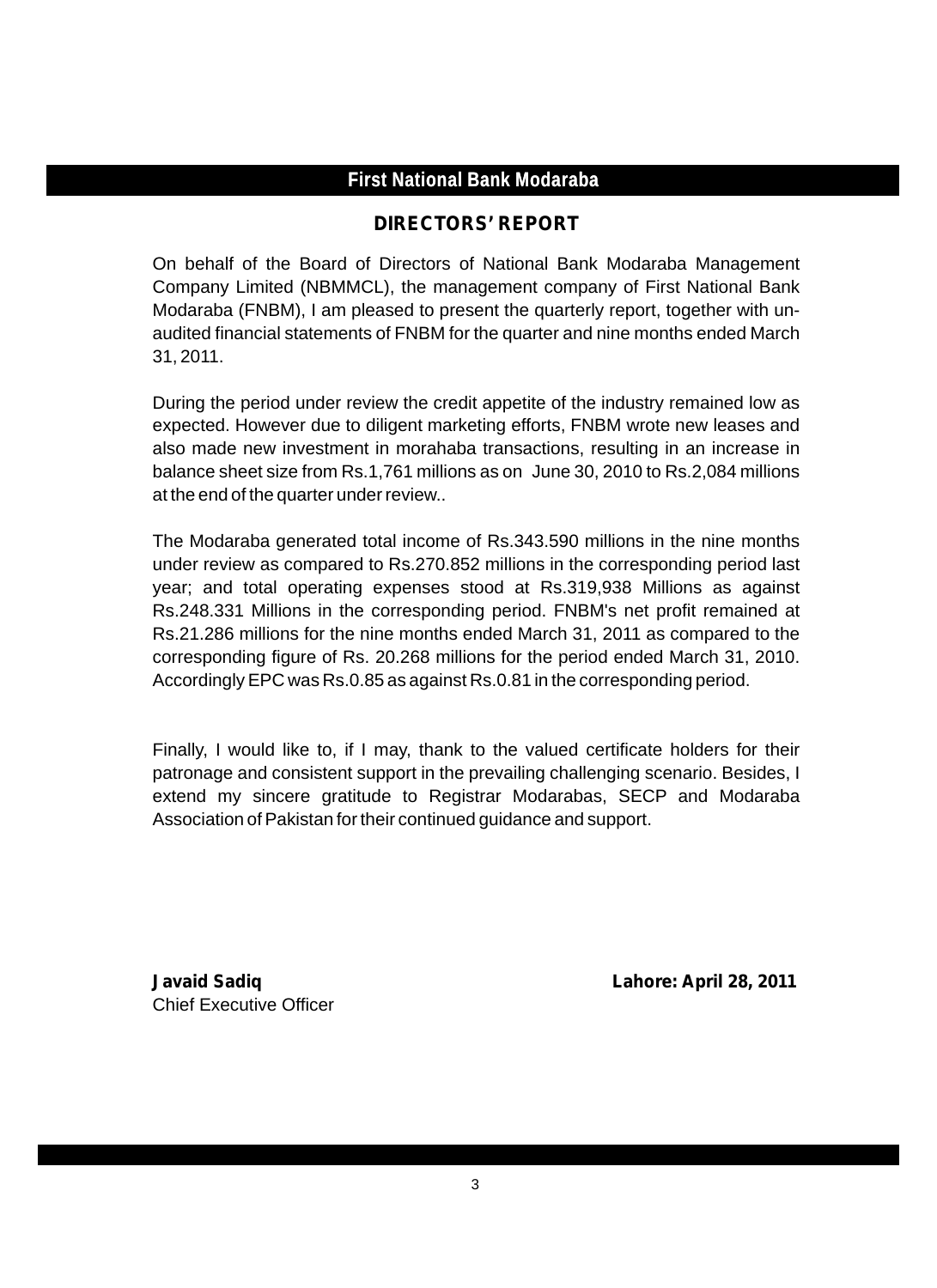### **CONDENSED INTERIM BALANCE SHEET (UNAUDITED) AS AT MARCH 31, 2011**

|                                                                                    | (Un-audited)<br>March 31<br>2011 | (Audited)<br>June 30<br>2010 |
|------------------------------------------------------------------------------------|----------------------------------|------------------------------|
| <b>Note</b><br><b>ASSETS</b>                                                       | <b>Rupees</b>                    | <b>Rupees</b>                |
| <b>Current assets</b>                                                              |                                  |                              |
| Cash and bank balances                                                             | 10,422,640                       | 5,019,214                    |
| ljarah rental receivable                                                           | 42,345,933                       | 16,058,922                   |
| Advances, prepayments and other receivables                                        | 118,391,112                      | 68,934,002                   |
| <b>Accrued Profit</b>                                                              | 26,818,670                       | 17,921,146                   |
| Short-term investments                                                             | 2,064,467                        | 1,856,657                    |
| Short-term morabaha investment - secured                                           | 747,669,258                      | 595,584,052                  |
| Short-term musharaka investment - unsecured                                        |                                  | 2,500,000                    |
| Current portion of non-current assets                                              | 236,584,430                      | 316,255,858                  |
|                                                                                    | 1,184,296,510                    | 1,024,129,851                |
| Non - current assets                                                               |                                  |                              |
| 5<br>Net investment in ijarah                                                      | 167,995,139                      | 254,672,831                  |
| Long-term morabaha investment - secured                                            | 2,656,458                        | 55,271,791                   |
| Long-term sukuk certificate - secured                                              | 941,801                          | 4,941,801                    |
| Long-term loans and deposits                                                       | 1,577,308                        | 1,211,401                    |
| Fixed assets - under ijarah arrangements<br>6                                      | 725,211,593                      | 418,921,835                  |
| Fixed assets - under own use<br>6                                                  | 1,595,849                        | 2,108,292                    |
|                                                                                    | 899,978,148                      | 737,127,951                  |
| <b>Total Assets</b>                                                                | 2,084,274,658                    | 1,761,257,802                |
| <b>LIABILITIES</b>                                                                 |                                  |                              |
| <b>Current liabilities</b>                                                         |                                  |                              |
| Creditors, accrued and other liabilities                                           | 45,641,401                       | 24,879,005                   |
| Accrued profit payable                                                             | 29,526,266                       | 22,228,812                   |
| Short-term finances - secured                                                      | 884,530,254                      | 466,728,456                  |
| 7<br>Short-term certificates of musharaka - unsecured                              | 37,722,587                       | 80,475,882                   |
| Current portion of non-current liabilities                                         | 368,376,948                      | 559,343,948                  |
|                                                                                    | 1,365,797,456                    | 1,153,656,103                |
| <b>Non - current liabilities</b>                                                   |                                  |                              |
| Long-term security deposits                                                        | 146,215,441                      | 92,956,759                   |
| Long-term certificate of musharaka - unsecured<br>8                                | 70,445,439                       |                              |
| 9<br>Long-term finances - secured                                                  | 170,833,327                      | 174,999,995                  |
| Deferred morahaba income                                                           | 3,156,460                        | 8,105,126                    |
|                                                                                    | 390,650,667                      | 276,061,880                  |
| <b>Total liabilities</b>                                                           | 1,756,448,123                    | 1,429,717,983                |
| <b>NET ASSETS</b>                                                                  | 327,826,535                      | 331,539,819                  |
| Represented by:                                                                    |                                  |                              |
| <b>CAPITAL AND RESERVES</b>                                                        |                                  |                              |
| 10<br>Certificate capital                                                          | 250,000,000                      | 250,000,000                  |
| Reserves                                                                           | 77,826,535                       | 81,539,819                   |
| <b>CONTINGENCIES AND COMMITMENTS</b><br>11                                         |                                  |                              |
|                                                                                    | 327,826,535                      | 331,539,819                  |
| The annexed notes from 1 to 16 form an integral part of these financial statements |                                  |                              |

 **CHIEF EXECUTIVE OFFICER DIRECTOR DIRECTOR CHIEF FINANCIAL OFFICER Lahore: April 28, 2011**

l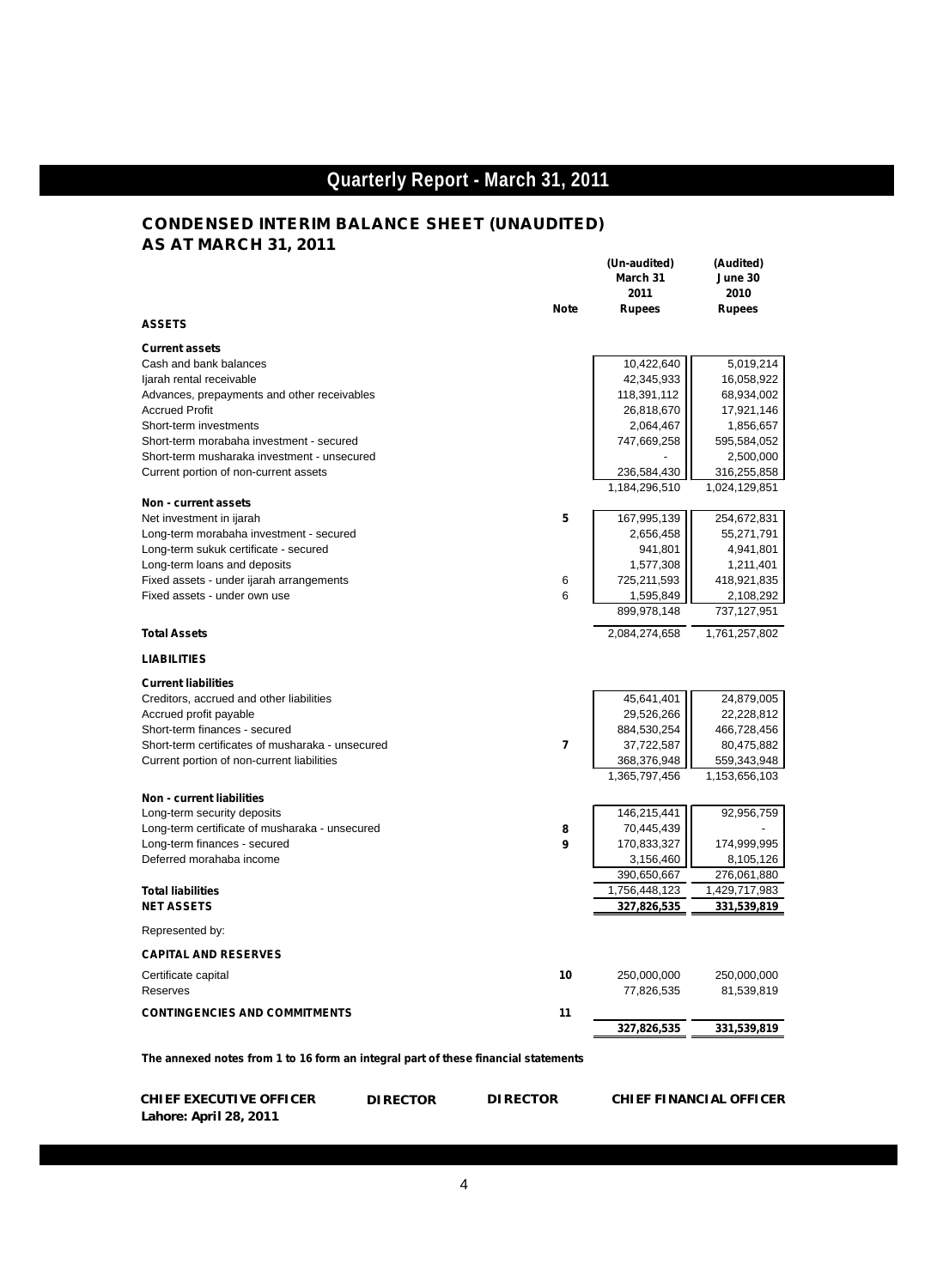## **CONDENSED INTERIM PROFIT AND LOSS ACCOUNT (UNAUDITED)**

**FOR THE PERIOD ENDED MARCH 31, 2011**

|                                                  |             | <b>Nine Months ended</b> |              | <b>Quarter ended</b> |              |
|--------------------------------------------------|-------------|--------------------------|--------------|----------------------|--------------|
|                                                  |             | (Un-audited)             | (Un-audited) | (Un-audited)         | (Un-audited) |
|                                                  |             | March 31                 | March 31     | March 31             | March 31     |
|                                                  |             | 2011                     | 2010         | 2011                 | 2010         |
|                                                  | <b>Note</b> |                          | Rupees       |                      | Rupees       |
| <b>REVENUE</b>                                   |             |                          |              |                      |              |
| Income from ijarah                               |             | 260,796,550              | 169,847,835  | 110,011,849          | 56,413,992   |
| Profit on morabaha investment                    |             | 76,720,854               | 89,804,813   | 26,115,366           | 26,527,379   |
| Profit on musharaka investment                   |             | 753,262                  | 6,224,556    | 235,096              | 3,616,729    |
| Profit on bank deposits                          |             | 493,592                  | 309,834      | 128,887              | 127,888      |
| Gain on short term investments                   |             | 425,045                  | 586,365      | 56,608               | 246,683      |
| Gain on sale of fixed asset                      |             | 69,637                   | 792,003      | 10,443               | 620,000      |
| Other income                                     |             | 4,331,509                | 3,286,634    | 2,690,695            | 3,176,948    |
|                                                  |             | 343,590,449              | 270,852,040  | 139,248,944          | 90,729,619   |
| <b>EXPENDITURES</b>                              |             |                          |              |                      |              |
| Finance cost                                     |             | 126,569,301              | 156,505,147  | 47,896,497           | 45,847,183   |
| Operating expenses                               | 12          | 11,891,346               | 11,070,465   | 3,662,380            | 3,149,646    |
| Depreciation on assets under ijarah              |             | 172,477,895              | 70,436,374   | 72,570,469           | 27,127,302   |
| Allowance for potential ijarah & morabaha losses |             | 9,000,000                |              | 3,000,000            |              |
| Impairment                                       |             |                          | 10,319,270   |                      |              |
|                                                  |             | 319,938,542              | 248,331,256  | 127,129,346          | 76,124,131   |
|                                                  |             | 23,651,907               | 22,520,784   | 12,119,598           | 14,605,488   |
| Modaraba Company's Management Fee                |             | 2,365,191                | 2,252,078    | 1,211,959            | 1,460,548    |
| <b>PROFIT FOR THE PERIOD</b>                     |             | 21,286,716               | 20,268,706   | 10,907,639           | 13,144,940   |
| Unappropriated profit brought forward            |             | 49,231,856               | 28,244,376   | 32,535,118           | 33,943,389   |
| Profit available for appropriation               |             | 70,518,572               | 48,513,082   | 43,442,757           | 47,088,329   |
| Appropriation:                                   |             |                          |              |                      |              |
| Transfer to statutory reserve                    |             | 4,257,343                | 4,053,741    | 2,181,528            | 2,628,988    |
| Dividend                                         |             | 25,000,000               |              |                      |              |
| Unappropriated profit carried forward            |             | 41,261,229               | 44,459,341   | 41,261,229           | 44,459,341   |
| Earnings per Modaraba Certificate - Basic and    |             |                          |              |                      |              |
| diluted                                          |             | 0.85                     | 0.81         | 0.44                 | 0.53         |

*The annexed notes from 1 to 16 form an integral part of these financial statements*

**CHIEF EXECUTIVE OFFICER DIRECTOR DIRECTOR CHIEF FINANCIAL OFFICER Lahore: April 28, 2011**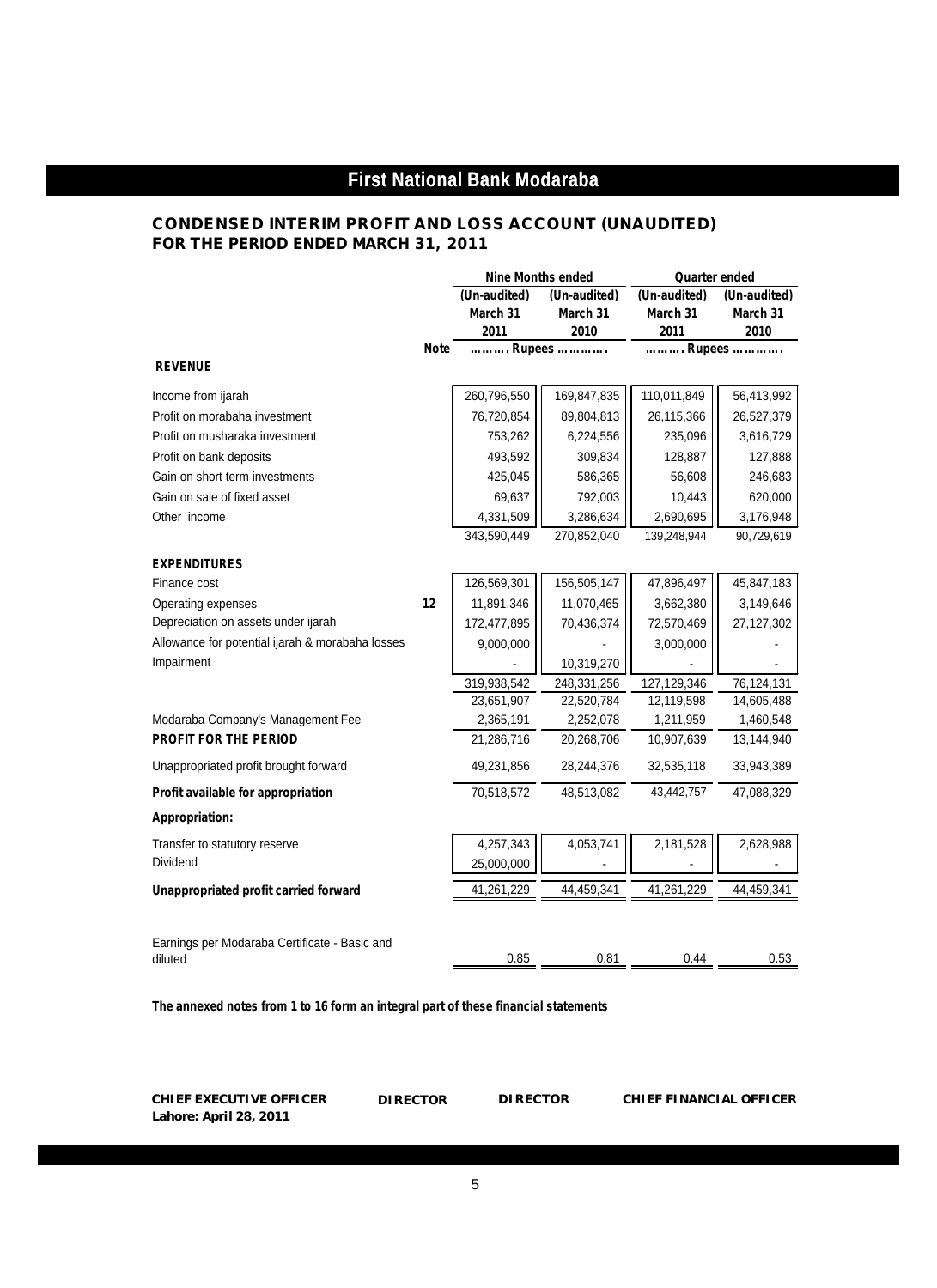# **CONDENSED INTERIM STATEMENT OF COMPREHENSIVE INCOME (UNAUDITED) FOR THE PERIOD ENDED MARCH 31, 2011**

|                                                                            | Nine Months ended                |                                  | <b>Quarter ended</b>             |                                  |  |
|----------------------------------------------------------------------------|----------------------------------|----------------------------------|----------------------------------|----------------------------------|--|
|                                                                            | (Un-audited)<br>March 31<br>2011 | (Un-audited)<br>March 31<br>2010 | (Un-audited)<br>March 31<br>2011 | (Un-audited)<br>March 31<br>2010 |  |
|                                                                            |                                  | Rupees                           | Rupees                           |                                  |  |
| Profit for the period                                                      | 21,286,716                       | 20.268.706                       | 10.907.639                       | 13,144,940                       |  |
| Other comprehensive income                                                 |                                  |                                  |                                  |                                  |  |
| Net unrealized gain / (loss) in value of available for sale<br>investments |                                  | 16.821.982                       |                                  |                                  |  |
| Total Comprehensive Income for the Period                                  | 21,286,716                       | 37,090,688                       | 10,907,639                       | 13.144.940                       |  |

*The annexed notes from 1 to 16 form an integral part of these financial statements*

**CHIEF EXECUTIVE OFFICER Lahore: April 28, 2011**

**DIRECTOR DIRECTOR CHIEF FINANCIAL OFFICER**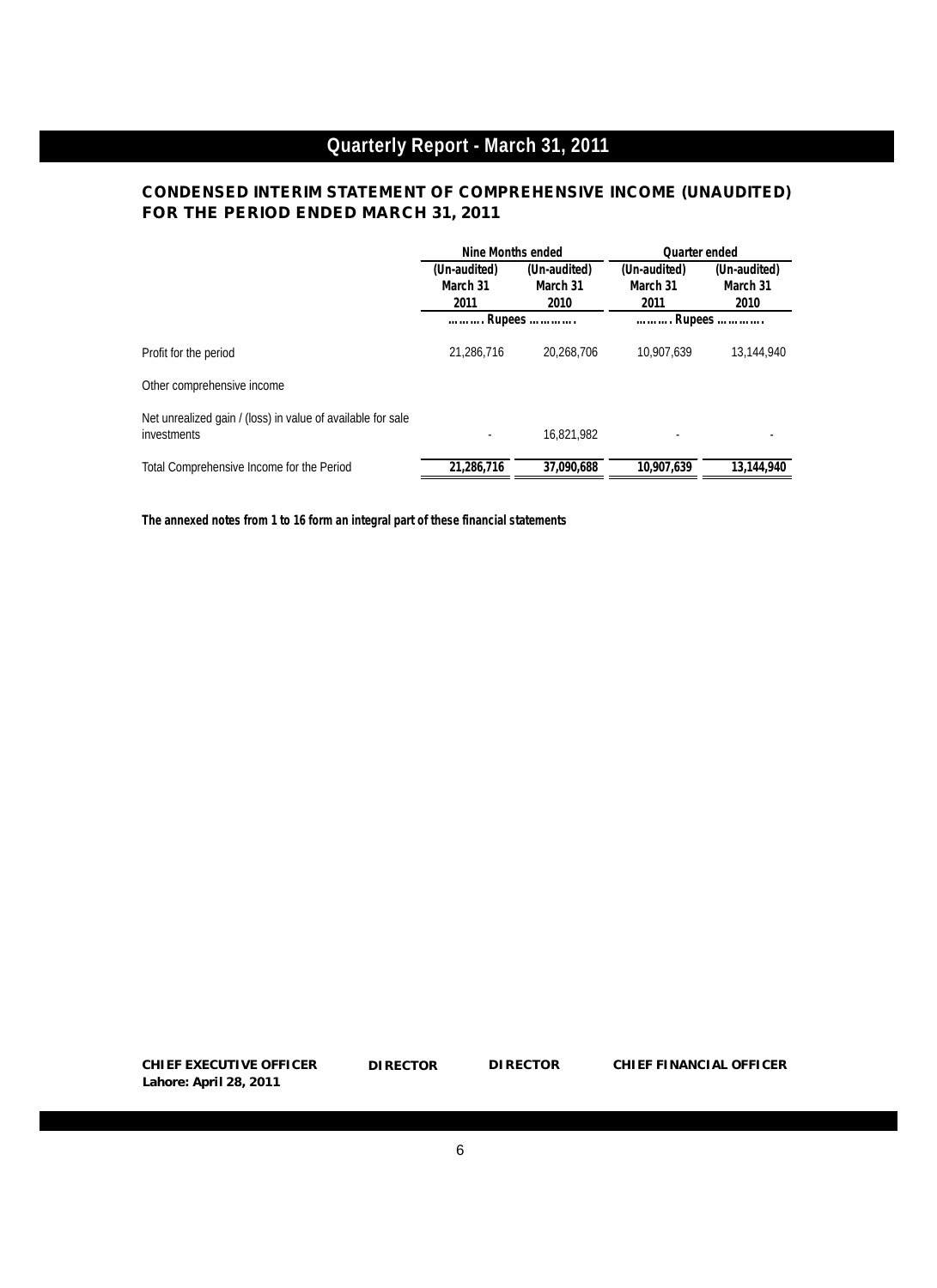## **CONDENSED INTERIM CASH FLOW STATEMENT (UNAUDITED) FOR THE PERIOD ENDED MARCH 31, 2011**

|                                                                         |             | March 31,                 | March 31,                 |
|-------------------------------------------------------------------------|-------------|---------------------------|---------------------------|
|                                                                         |             | 2011                      | 2010                      |
| <b>CASH FLOWS FROM OPERATING ACTIVITIES</b>                             | <b>Note</b> | <b>Rupees</b>             | <b>Rupees</b>             |
| Profit for the year                                                     |             | 21,286,716                | 20,268,706                |
| Adjustments for:                                                        |             |                           |                           |
| Depreciation / amortization                                             |             | 173,002,538               | 70,845,497                |
| Allowance for potential ijarah & morabaha losses                        |             | 9,000,000                 |                           |
| Impairment loss-available for sale investment                           |             |                           | 10,319,270                |
| Loss in value of short-term investments                                 |             | (207, 807)                | (2, 113, 928)             |
| (Gain)/loss on sale of short-term investments                           |             |                           | 2,043,573                 |
| Finance costs                                                           |             | 126,569,301               | 156,505,147               |
| Profit on bank deposits<br>Dividend income                              |             | (493, 592)<br>(217, 238)  | (309, 834)<br>(516, 010)  |
| Gain on disposal of fixed assets                                        |             | (69, 637)                 | (792,003)                 |
|                                                                         |             | 307,583,565               | 235,981,712               |
| Operating profit before working capital changes                         |             | 328,870,281               | 256,250,418               |
| <b>Working capital changes</b>                                          |             |                           |                           |
| Decrease in advances, prepayments and other receivables                 |             | (49, 262, 482)            | (11,005,347)              |
| ljarah rentals receivable                                               |             | (26, 287, 011)            |                           |
| Increase in accrued profit                                              |             | (8,897,524)               | 1,843,854                 |
| Increase in short-term morabaha investment                              |             | (148, 872, 858)           | 77,550,450                |
| Decrease / (Increase) in short-term musharaka investment                |             | 2,500,000                 | 16,000,000                |
| Decrease / (increase) in investment in ijarah                           |             | 186,075,766<br>24,916,667 | 343,179,094<br>90,541,666 |
| Increase in long-term morabaha investment<br>Long term sukuk certifacte |             | 4,000,000                 | 4,000,000                 |
| (Decrease) / increase in security deposits against ijarah               |             | 48,872,094                | (18, 152, 018)            |
| Increase in creditors, accrued and other liabilities                    |             | 20,762,396                | (3,290,483)               |
|                                                                         |             | 53,807,048                | 500,667,216               |
| Cash (used in) / generated from operations                              |             | 382,677,329               | 756,917,634               |
| Finance costs paid                                                      |             | (119, 271, 847)           | (164, 468, 025)           |
| Income taxes paid                                                       |             | (7, 391)                  | (160, 884)                |
| Dividend income received                                                |             | 30,000                    | 511,540                   |
| Profit received on bank deposits                                        |             | 493,592                   | 409,833                   |
|                                                                         |             | (118, 755, 646)           | (163, 707, 536)           |
| Net cash used in operating activities                                   |             | 263,921,683               | 593,210,098               |
| <b>CASH FLOWS FROM INVESTING ACTIVITIES</b>                             |             |                           |                           |
| Purchase of fixed assets                                                |             | (479,455,757)             | (177, 621, 406)           |
| Proceeds on disposal of fixed assets                                    |             | 745.541                   | 3,024,050                 |
|                                                                         |             | (301, 978)                |                           |
| Long-term loans and deposits                                            |             |                           | (518,061)                 |
| Short-term investments                                                  |             |                           | 25,374,460                |
| Net cash (used in) / from investing activities                          |             | (479, 012, 194)           | (149, 740, 957)           |
| <b>CASH FLOWS FROM FINANCING ACTIVITIES</b>                             |             |                           |                           |
| Long-term finance obtained                                              |             | (80,000,005)              | 75,000,000                |
| Short term finance                                                      |             | 417,801,798               | (350,000,000)             |
| Short-term certificate of musharaka - net                               |             | (42, 753, 295)            | 22,161,515                |
| Long-term certificate of musharaka                                      |             | (49, 554, 561)            | (2,300,000)               |
| Dividend paid                                                           |             | (25,000,000)              | (168, 941, 470)           |
| Net cash from financing activities                                      |             | 220,493,937               | (424,079,955)             |
| NET INCREASE / (DECREASE) IN CASH AND CASH EQUIVALENTS                  |             | 5,403,426                 | 19,389,186                |
| <b>CASH AND CASH EQUIVALENTS AT BEGINNING OF YEAR</b>                   |             | 5,019,214                 | 13,878,858                |
| CASH AND CASH EQUIVALENTS AT END OF YEAR                                |             | 10,422,640                | 33,268,044                |

*The annexed notes from 1 to 16 form an integral part of these financial statements*

**CHIEF EXECUTIVE OFFICER Lahore: April 28, 2011**

DIRECTOR

**DIRECTOR DIRECTOR CHIEF FINANCIAL OFFICER**

**(Un-audited) (Un-audited)**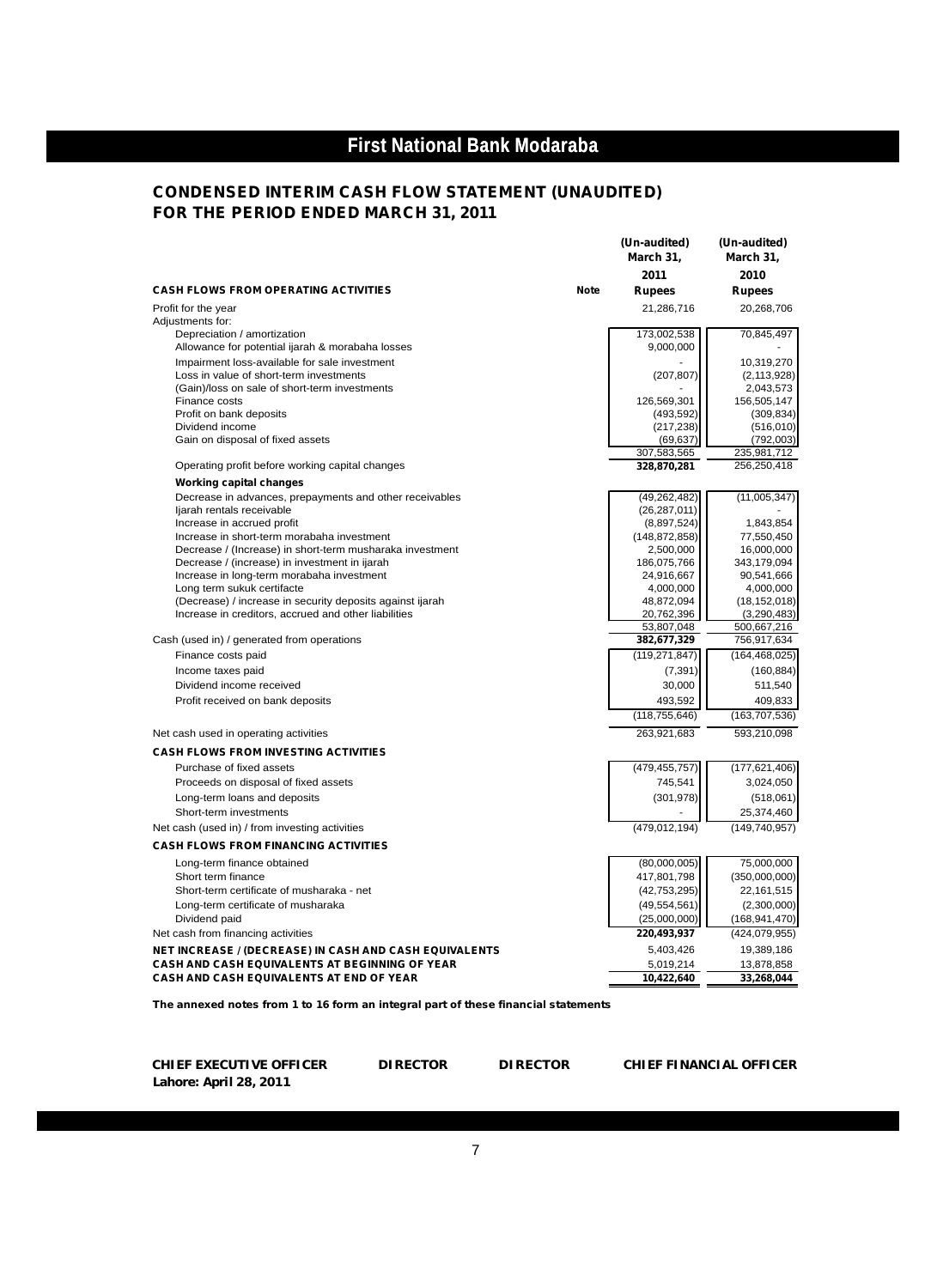## **CONDENSED INTERIM STATEMENT OF CHANGES IN EQUITY (UNAUDITED) FOR THE PERIOD ENDED MARCH 31, 2011**

|                                                          | Certificate<br>capital | Capital /<br><b>Statutory reverse</b> | Net unrealised<br>gain / (loss) in the<br>value of<br>investments<br>available for sale | <b>Unappropriated</b><br>profits | <b>Total reserves</b> | <b>Total equity</b> |
|----------------------------------------------------------|------------------------|---------------------------------------|-----------------------------------------------------------------------------------------|----------------------------------|-----------------------|---------------------|
|                                                          |                        |                                       |                                                                                         |                                  |                       |                     |
| Balance as at June 30, 2009                              | 250,000,000            | 27,061,093                            | (16, 821, 982)                                                                          | 28,244,376                       | 38,483,487            | 288,483,487         |
| Profit for the period ended March 31, 2010               |                        |                                       |                                                                                         | 20,268,706                       | 20,268,706            | 20,268,706          |
| Transferred to statutory reserves                        |                        | 4,053,741                             |                                                                                         | (4,053,741)                      |                       |                     |
| Net unrealized gain on investments available<br>for sale |                        |                                       | 16,821,982                                                                              |                                  | 16,821,982            | 16,821,982          |
| Balance as at March 31, 2010                             | 250,000,000            | 31,114,834                            |                                                                                         | 44,459,341                       | 75,574,175            | 325,574,175         |
| Profit for the period ended June 30, 2010                | ٠                      |                                       |                                                                                         | 5,965,644                        | 5,965,644             | 5,965,644           |
| Transferred to statutory reserves                        |                        | 1,193,129                             |                                                                                         | (1, 193, 129)                    |                       |                     |
| Balance as at June 30, 2010                              | 250,000,000            | 32,307,963                            |                                                                                         | 49,231,856                       | 81,539,819            | 331,539,819         |
| Profit for the period ended March 31, 2011               |                        |                                       |                                                                                         | 21,286,716                       | 21,286,716            | 21,286,716          |
| Transferred to statutory reserves                        |                        | 4,257,343                             |                                                                                         | (4,257,343)                      |                       |                     |
| Profit distribution @ Re.1.0 per modaraba<br>certificate |                        |                                       |                                                                                         | (25,000,000)                     | (25,000,000)          | (25,000,000)        |
| Balance as at March 31, 2011                             | 250,000,000            | 36,565,306                            |                                                                                         | 41,261,229                       | 77,826,535            | 327,826,535         |

*The annexed notes from 1 to 16 form an integral part of these financial statements*

**CHIEF EXECUTIVE OFFICER DIRECTOR DIRECTOR CHIEF FINANCIAL OFFICER Lahore: April 28, 2011**

**DIRECTOR**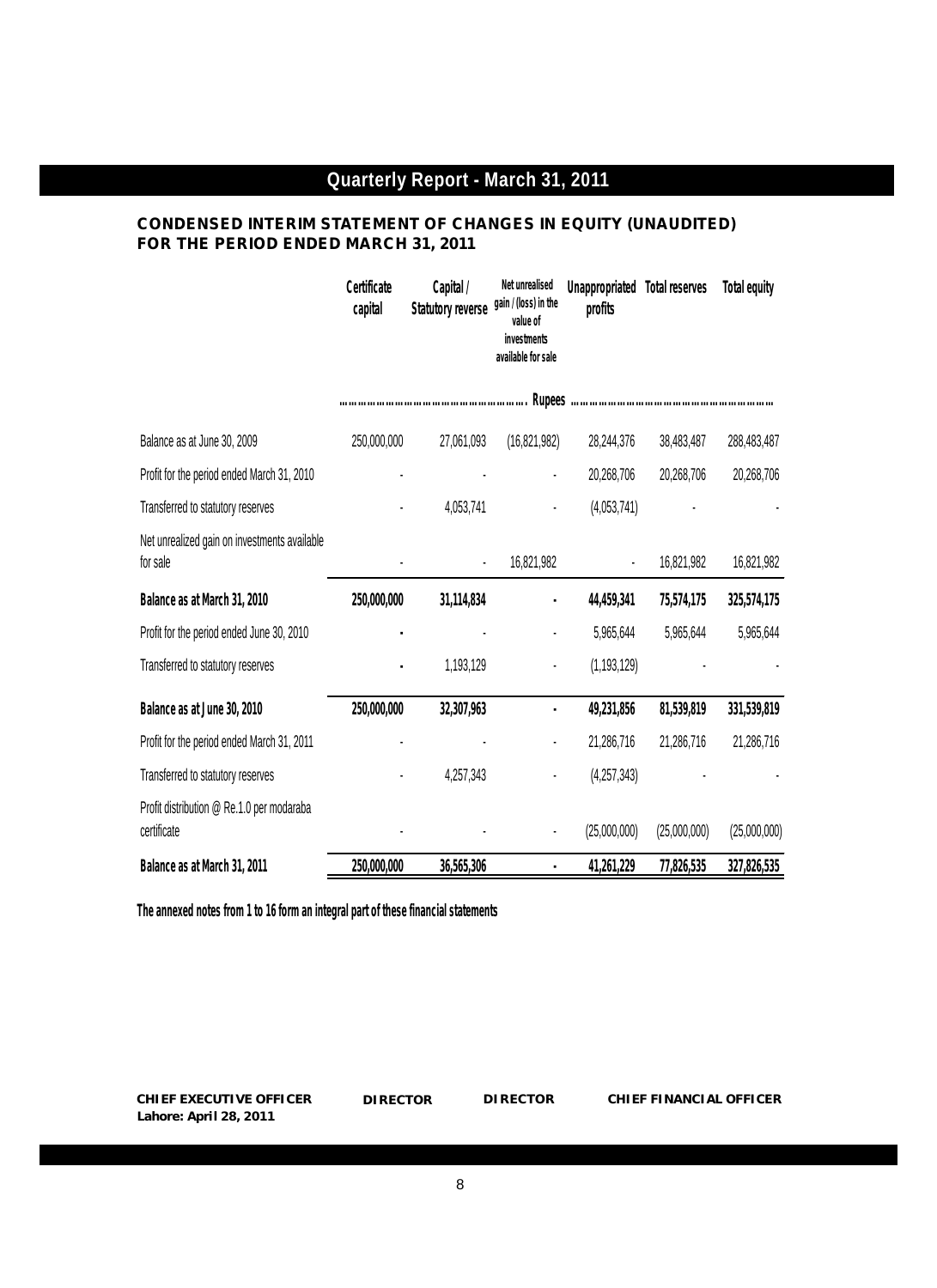#### **NOTES TO THE CONDENSED INTERIM FINANCIAL STATEMENTS (UNAUDITED) FOR THE PERIOD ENDED MARCH 31, 2011**

#### **1 General Information**

First National Bank Modaraba "the Modaraba" is a multi purpose, perpetual and multi dimensional Modaraba formed under the Modaraba Companies and Modaraba (Floatation and Control) Ordinance, 1980 and rules framed thereunder and is managed by National Bank Modaraba Management Company Limited (a wholly owned subsidiary of National Bank of Pakistan), incorporated in Pakistan under the Companies Ordinance, 1984 and registered with Registrar of Modaraba Companies. The registered office of the Modaraba is situated at 5th Floor, National Bank of Pakistan, Regional Headquarters Building, 26 - Mc Lagon Road, Lahore. The Modaraba is listed on Karachi and Lahore stock exchanges. The Modaraba commenced its business operations on December 04, 2003.

#### **2 Basis Of Preparation**

- **2.1** These condensed interim financial statements have been prepared in accordance with the directives issued by the Securities & Exchange Commission of Pakistan (SECP) and are in compliance with the International Accounting Standard 34 (Interim Financial Reporting) and being submitted to certificate holders as required by Section 245 of the Companies Ordinance, 1984.
- **2.2** These financial statements should be read in conjunction with annual audited financial statements for the year ended June 30, 2010. Comparative balance sheet is extracted from annual audited financial statements for the year ended June 30, 2010 whereas profit and loss account, comparative statement of changes in equity and comparative cash flows statement are stated from unaudited interim financial information for the nine months ended on March 31, 2010.
- **2.3** These financial statements have been prepared under the historical cost convention, except for short term investments that are measured at fair value in accordance with the requirements of International Accounting Standard - 39 ( Financial Instruments Recognition and Measurement).
- **2.4** These condensed interim financial statements are unaudited.
- **2.5** These condensed interim financial statements are presented in Pak rupees, Which is the Modaraba's functional and presentational **Currency**

#### **3 Accounting Policies**

**3.1** The accounting policies adopted for the preparation of these condensed interim financial statement, are consistent with those applied in the preparation of published financial statements of Modaraba for the year ended June 30, 2010.

#### **3.2 New accounting standards and IFRIC interpretations that are not yet effective**

The following revised standards and interpretations with respect to approved accounting standards as applicable in Pakistan would be effective from the dates mentioned below:

**Effective date**

|               |                                                                             | <b>Ellective gate</b>                        |
|---------------|-----------------------------------------------------------------------------|----------------------------------------------|
|               | Standards or interpretation                                                 | (Accounting periods beginning<br>on / after) |
|               | IFRS 1 - First Time Adoption of International Financial Reporting Standards | July 01, 2011                                |
|               | IFRS 9 - Financial Instruments - Recognition and Measurement                | January 01, 2013                             |
|               | <b>IFRS 7</b> - Financial Instruments - Disclosures                         | July 01, 2010 & 2011                         |
| <b>IAS 12</b> | - Income Taxes                                                              | January 01, 2012                             |

The Modaraba expects that the adoption of above standards and interpretations will have no material impact on its financial statements in the period of initial application.

#### **4 Taxation**

Under the current tax law, the income of non-trading Modarabas is exempt from tax provided that they distribute ninety (90) percent of its profits as cash dividend to the certificate holders out of current period's total profit after appropriating statutory reserves. Where such profit is not distributed, provision for tax is made on taxable income at the current tax rates applicable to Modaraba after taking into account the available tax exemptions and tax credits, if any. The Modaraba intends to continue availing the tax exemption and hence no provision has been made in condensed interim condensed financial statement for the tax liability of nine months ended March 31, 2011.

| <b>NET INVESTMENT IN IJARAH</b>                   | Note | March 31<br>2011<br><b>Rupees</b> | June 30<br>2010<br><b>Rupees</b> |
|---------------------------------------------------|------|-----------------------------------|----------------------------------|
| Minimum ijarah rentals receivable                 |      | 268,070,989                       | 467.511.242                      |
| Residual value                                    |      | 89,781,548                        | 106,916,892                      |
| Gross investment in ijarah                        |      | 357,852,537                       | 574.428.134                      |
| Less: Unearned finance income                     |      | 39.622.143                        | 70,121,974                       |
| Net investment in ijarah                          |      | 318,230,394                       | 504,306,160                      |
| Less: allowance for potential ijarah losses       |      | 4.920.743                         | 4.920.743                        |
| Less: Current portion of net investment in ijarah |      | 145.314.512                       | 244,712,586                      |
|                                                   |      | 167.995.139                       | 254.672.831                      |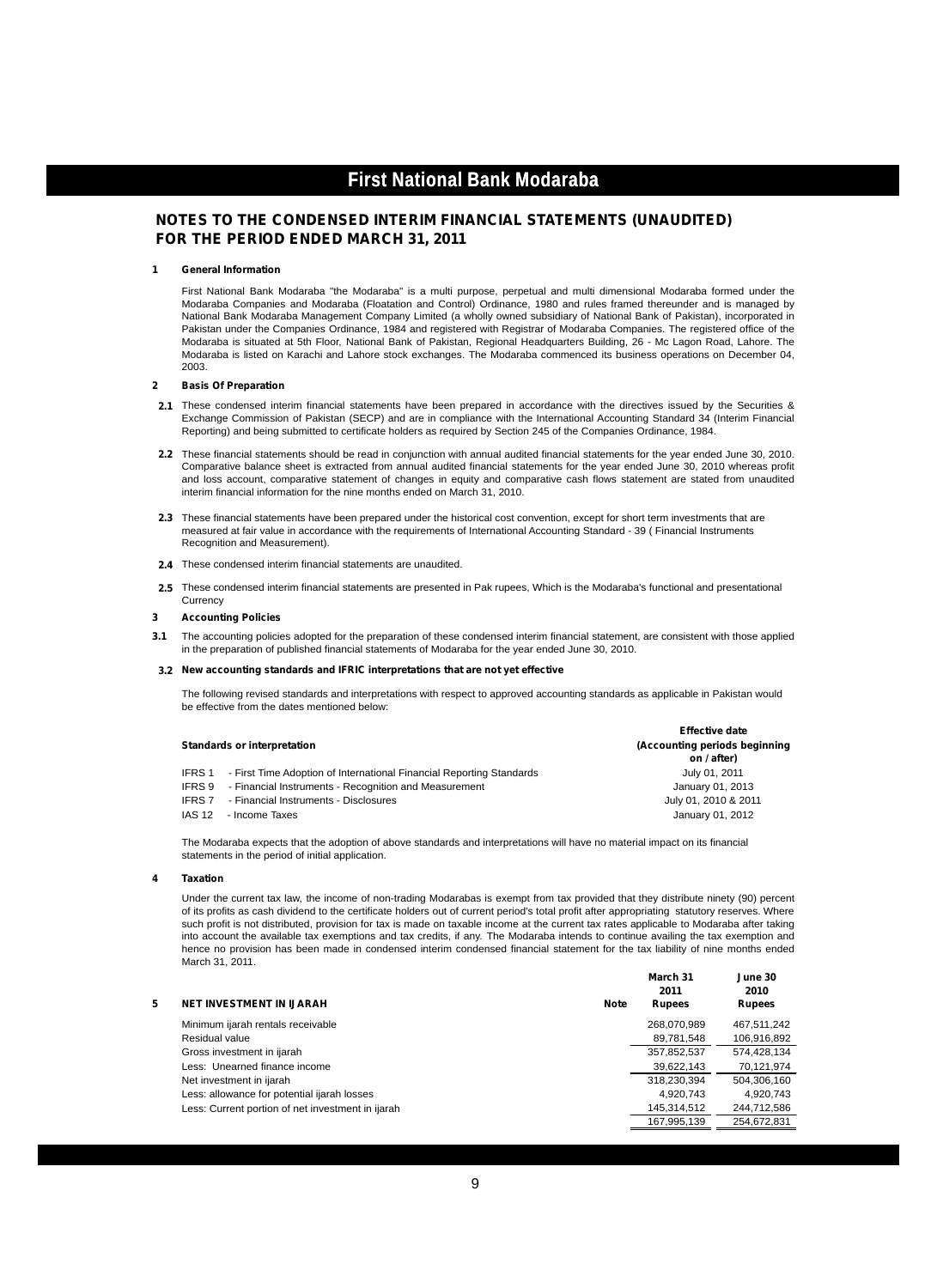#### **6 FIXED ASSETS**

|     |                                                                  | 6.1         | 725,211,593    | 418,921,835           |
|-----|------------------------------------------------------------------|-------------|----------------|-----------------------|
|     | Assets under ljarah arrangements                                 |             |                |                       |
|     | Assets under own use                                             | 6.2         | 1,595,849      | 2,108,292             |
|     |                                                                  |             | 726,807,442    | 421,030,127           |
|     |                                                                  |             | March 31       | June 30               |
| 6.1 | Assets under Ijarah arrangements                                 | <b>Note</b> | 2011<br>Rupees | 2010<br><b>Rupees</b> |
|     | Written down value-at beginning of period/year                   |             | 418,921,835    | 209,889,450           |
|     | Additions at cost                                                |             | 479,443,558    | 321,975,378           |
|     | Less:                                                            |             |                |                       |
|     | Written down value of assets disposed off                        |             | 675,905        | 2,524,578             |
|     | Depreciation / amortization charged during the period/year       |             | 172,477,895    | 110,418,415           |
|     |                                                                  |             | 173,153,800    | 112,942,993           |
|     |                                                                  |             | 725,211,593    | 418,921,835           |
| 6.2 | Assets under own use                                             |             |                |                       |
|     | Written down value-at beginning of period/year                   |             | 2,108,292      | 1,626,605             |
|     | Additions at cost                                                |             | 12,200         | 1,343,347             |
|     | Less: depreciation / amortization charged during the period/year |             | 524,643        | 861,660               |
|     |                                                                  |             | 1,595,849      | 2,108,292             |

#### **7 SHORT-TERM CERTIFICATES OF MUSHARAKA - UNSECURED**

During the period the modaraba has issued Certificates of Musharaka which are repayable within next twelve months. The estimated share of profit payable on quarterly basis on these certificates ranges from Rs 11.00% to 12.85% per annum. The balance of Redemption Reverve fund against outstanding COMs is included under the heads Cash & Bank Balance and Short Term investments.

|   |                                                       | March 31<br>2011         | June 30<br>2010 |
|---|-------------------------------------------------------|--------------------------|-----------------|
| 8 | <b>LONG-TERM CERTIFICATE OF MUSHARAKA - UNSECURED</b> | <b>Rupees</b>            | <b>Rupees</b>   |
|   | Certificate of Musharaka                              | 70.445.439               | 120,000,000     |
|   | Less: Current portion                                 | $\overline{\phantom{a}}$ | 120.000.000     |
|   |                                                       | 70.445.439               |                 |

**8.1** Amount represents the long-term Certificates of Musharaka issued through private placements. The estimated share of profit payable on quarterly basis on these certificates ranges from Rs 12.50% to 14.75% per annum.The balance of Redemption Reverve fund against outstanding COMs is included under the heads Cash & Bank Balance and Short term investments.

#### **9 LONG-TERM FINANCES**

|    | Finance under musharaka arrangements |            |                                                         |             |             |
|----|--------------------------------------|------------|---------------------------------------------------------|-------------|-------------|
|    | From National Bank of Pakistan       |            |                                                         | 161,666,653 | 304,166,658 |
|    | Finance under morabaha arrangements  |            |                                                         |             |             |
|    | From other financial institutions    |            |                                                         | 275,000,007 | 212,500,005 |
|    |                                      |            |                                                         | 436,666,660 | 516,666,663 |
|    | Less: Current portion                |            |                                                         | 265,833,333 | 341,666,668 |
|    |                                      |            |                                                         | 170.833.327 | 174,999,995 |
| 10 | <b>CERTIFICATE CAPITAL</b>           |            |                                                         |             |             |
|    | <b>Number of certificate</b>         |            |                                                         |             |             |
|    | 2011                                 | 2010       |                                                         |             |             |
|    | Authorized:                          |            |                                                         |             |             |
|    | 60,000,000                           | 60,000,000 | Modaraba certificates of Rs.10 each.                    | 600,000,000 | 600.000.000 |
|    | Issued, subscribed and paid up:      |            |                                                         |             |             |
|    | 25.000.000                           | 25.000.000 | Modaraba certificates of Rs.10 each fully paid in cash. | 250.000.000 | 250.000.000 |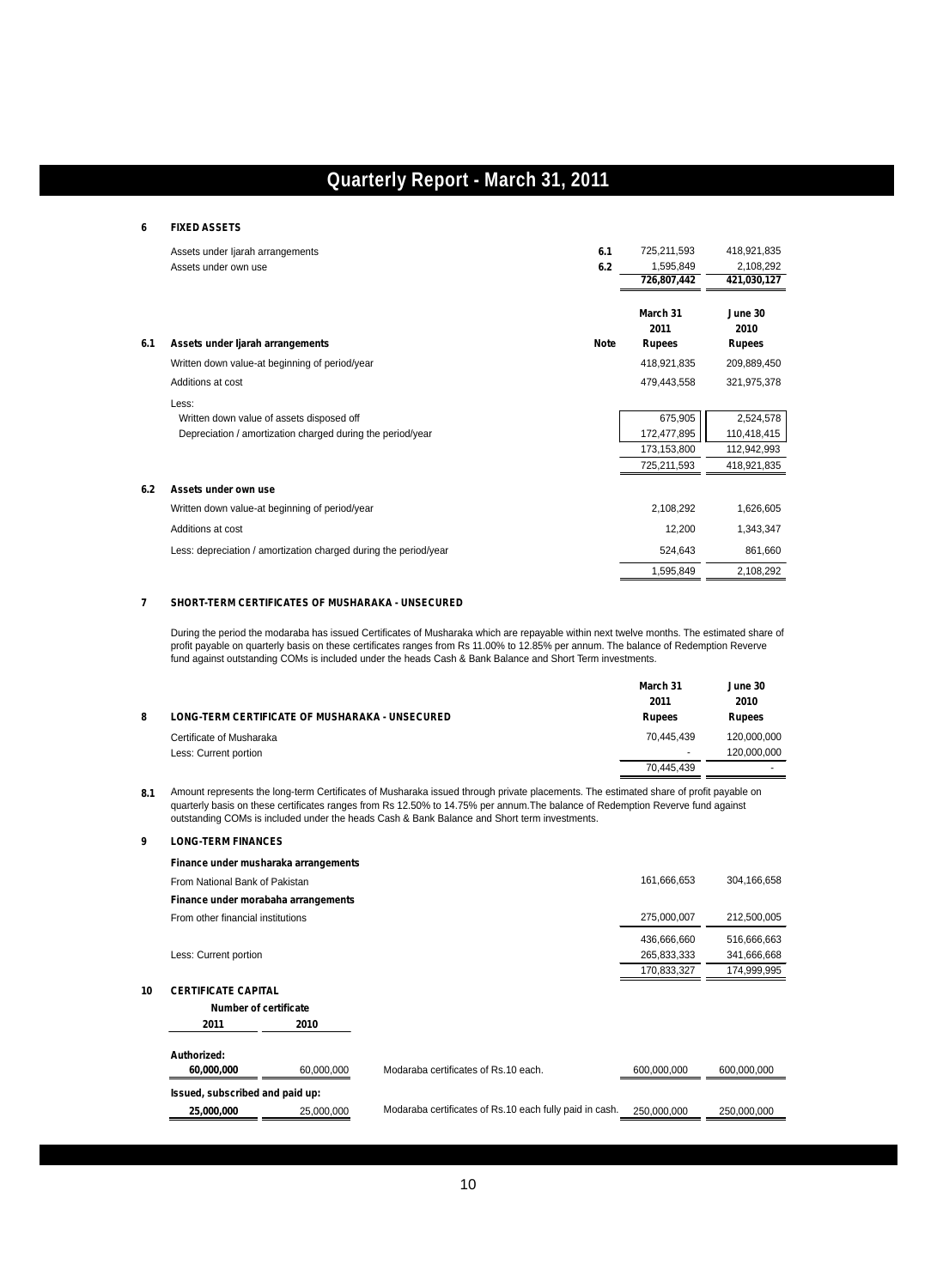**10.1** 7,500,000(June 2010: 7,500,000) certificates are held by National Bank Modaraba Management Company Limited.

#### **11 CONTINGENCIES AND COMMITMENTS**

#### **Contingencies**

There was no significant change in the status of contingencies as stated in financial statements for the year ended June 30, 2010.

60,079,200

#### **Commitments**

Ijarah facilities approved but not disbursed 60,079,200 61,108,000

|    |                                         | Nine months ended |            | Quarter ended |           |
|----|-----------------------------------------|-------------------|------------|---------------|-----------|
|    |                                         | March 31          | March 31   | March 31      | March 31  |
|    |                                         | 2011              | 2010       | 2011          | 2010      |
| 12 | <b>OPERATING EXPENSES</b>               | Rupees            |            | Rupees        |           |
|    | Salaries, allowances and other benefits | 9,033,464         | 8,603,761  | 2,896,838     | 2,415,281 |
|    | Communication expenses                  | 180,877           | 194,549    | 70,276        | 60,067    |
|    | Traveling and conveyance                | 135,716           | 198,268    | 29,072        | 62,399    |
|    | Vehicle running expenses                | 123,605           | 130,863    | 49,997        | 28,266    |
|    | Postage and stamps                      | 62,857            | 57,792     | 10,399        | 11,078    |
|    | Advertisement                           | 102,880           | 37,742     |               | 5,140     |
|    | Legal and professional charges          | 261,026           | 210,473    | 63,144        | 56,021    |
|    | Auditor's remuneration                  | 88,000            | 88,000     |               |           |
|    | Fee and subscription                    | 560,952           | 328,667    | 55,734        | 65,837    |
|    | Repairs and maintenance                 | 254,138           | 265,471    | 131,911       | 150,133   |
|    | Insurance                               | 118,880           | 132.435    | 30,070        | 34,506    |
|    | Stationery, printing and other expenses | 284,248           | 275,001    | 87,613        | 102,693   |
|    | Depreciation / amortization             | 524,643           | 409,123    | 170,781       | 121,038   |
|    | Central depository company charges      |                   | 6,575      |               |           |
|    | Entertainment                           | 61,294            | 78,725     | 29,605        | 29,971    |
|    | Other sundry expenses                   | 98,766            | 46,520     | 36,940        | 7,216     |
|    | Zakat                                   |                   | 6,500      |               |           |
|    |                                         | 11,891,346        | 11,070,465 | 3,662,380     | 3,149,646 |

#### **13 BALANCES AND TRANSACTIONS WITH RELATED PARTIES**

**13.1** Modaraba management fee at the rate of 10 % of profit before tax has been recorded as payable to National Bank Modaraba Management Company Limited, under section 18 of the Modaraba Companies and Modaraba (Floatation and Control) Ordinance, 1980.

**13.2** Details of other transactions with related parties and balances outstanding with them at the end of nine month are as follows:

|                                                                                | Nine months ended |             |
|--------------------------------------------------------------------------------|-------------------|-------------|
|                                                                                | March 31          | March 31    |
|                                                                                | 2011              | 2010        |
|                                                                                |                   |             |
| Balances outstanding at the period end                                         |                   |             |
| National Income Daily Account with National Bank of Pakistan (running balance) | 5,375,507         | 6,328,818   |
| Finances under Musharaka arrangement from National Bank of Pakistan            | 361,499,481       | 484,847,509 |
| Net investment in Ijarah finance to National Bank Limited                      | 108,811,255       | 39,392,686  |
| <b>Current Account with National Bank</b>                                      | 831.949           | 536,471     |
| Balance payable to Modaraba Management company                                 | 6,395,031         | 5,114,912   |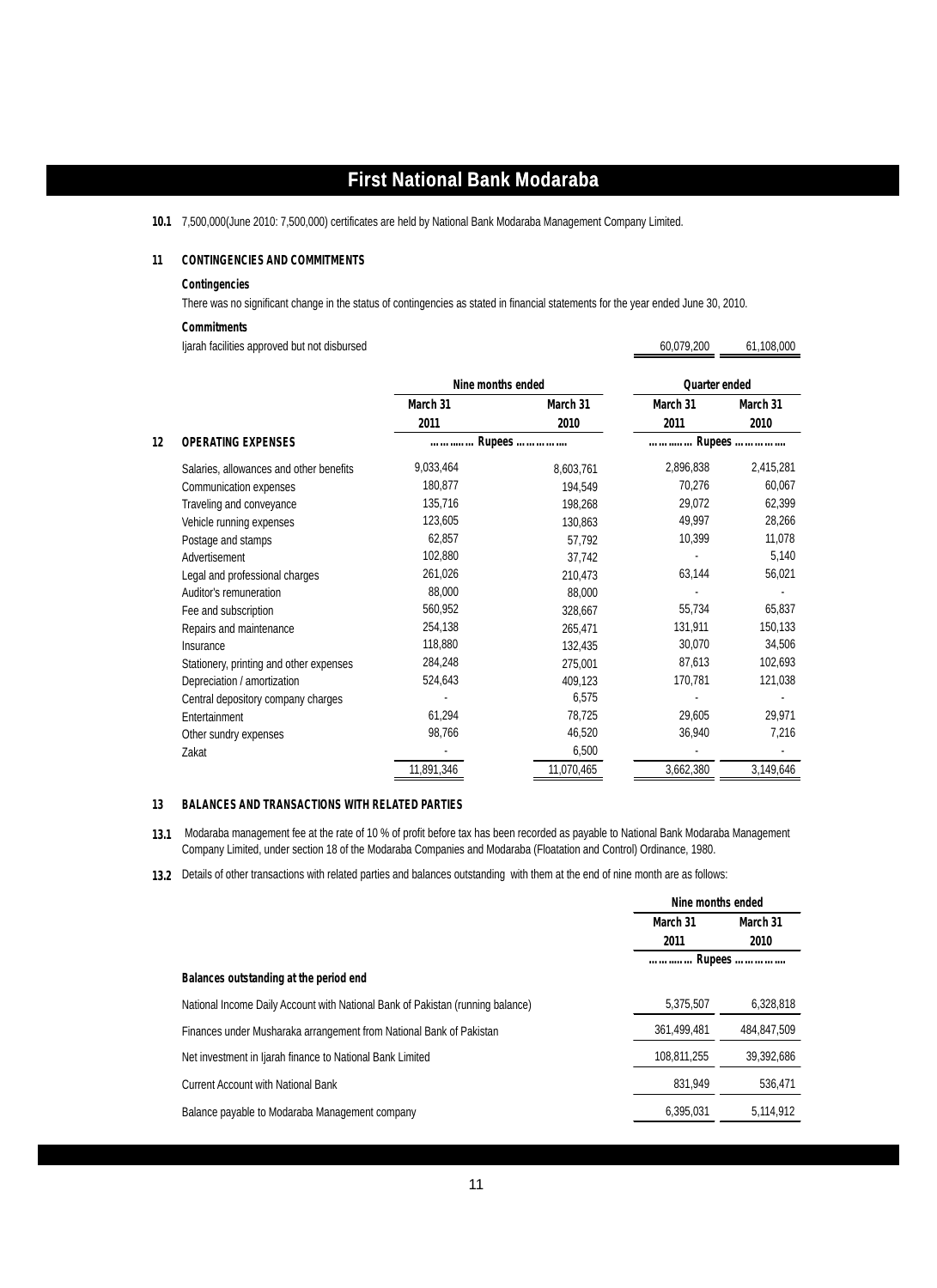|                                                                                |                                    |                                    | Nine months ended |                  |
|--------------------------------------------------------------------------------|------------------------------------|------------------------------------|-------------------|------------------|
|                                                                                |                                    |                                    | March 31<br>2011  | March 31<br>2010 |
|                                                                                |                                    |                                    | Rupees            |                  |
| Transactions with related parties                                              |                                    |                                    |                   |                  |
| <b>Related Party</b>                                                           | Relationship                       | <b>Nature of Transactions</b>      |                   |                  |
| <b>Taurus Securities Limited</b>                                               | Common management & control        | Commission paid                    |                   | 56,364           |
| <b>Taurus Securities Limited</b>                                               | Common management & control        | Purchase and sale of<br>securities |                   | 32,601,167       |
| National Bank Of Pakistan                                                      | Management co's<br>holding company | Musharaka obtained                 | 44,763,847        | 85,930,868       |
| National Bank Of Pakistan                                                      | Management co's<br>holding company | Musharaka repaid                   | 142,500,000       | 206,894,466      |
| National Bank Of Pakistan                                                      | Management co's<br>holding company | ljarah disbursed                   | 74,433,370        | 25,684,500       |
| National Bank Of Pakistan                                                      | Management co's<br>holding company | ljarah repaid                      | 31,166,341        | 13,740,568       |
| National Bank<br>Modaraba<br>Management<br>Profit / expenses during the period | Management<br>company              | Dividend paid                      | 7,500,000         |                  |
| <b>National Bank</b><br>Modaraba                                               | Management company                 | Management fee                     | 2,365,191         | 2,252,078        |
| management<br>National Bank Of Pakistan                                        | Management co's<br>holding company | Profit paid                        | 38,100,397        | 50,927,339       |
| National Bank Of Pakistan                                                      | Management co's<br>holding company | Profit on ijarah                   | 9,826,401         | 4,817,293        |

Transactions with related parties are carried out at arm's length in the normal course of business. The consideration is computed on commercial terms and conditions except for the modaraba company's management fee as mentioned above.

#### **14 OTHERS**

There were no other significant activities since June 30, 2010 affecting the financial statements.

#### **15 DATE OF AUTHORIZATION FOR ISSUE**

These financial statements were authorized for issue on April 28, 2011 by the Board of Directors of the National Bank Modaraba Management Company Limited.

#### **16 GENERAL**

For better presentation of the financial statements, certain figures and their comparatives have been re-arranged as under:

| <b>Particulars</b>                                  |                        | March 31,<br>2011<br><b>Rupees</b> | March 31,<br>2010<br><b>Rupees</b> | <b>From</b>                            | To                               |
|-----------------------------------------------------|------------------------|------------------------------------|------------------------------------|----------------------------------------|----------------------------------|
| Depreciation on assets under ijarah                 | Nine Months<br>Quarter | 172,477,895<br>72.570.469          | 27,127,302 (Note 12)               | 70.436.374 Opearting Expenses          | Face of Profit &<br>Loss Account |
| Allowance for potential ijarah & morabaha<br>losses | Nine Months<br>Quarter | 9.000.000<br>3.000.000             | $\overline{\phantom{a}}$           | <b>Opearting Expenses</b><br>(Note 12) | Face of Profit &<br>Loss Account |

Figures have been rounded off to the nearest rupee.

| CHIEF EXECUTIVE OFFICER | <b>DIF</b> |
|-------------------------|------------|
| Lahore: April 28, 2011  |            |

**DIRECTOR** 

#### **CHIEF EXECUTIVE OFFICER DIRECTOR DIRECTOR CHIEF FINANCIAL OFFICER**